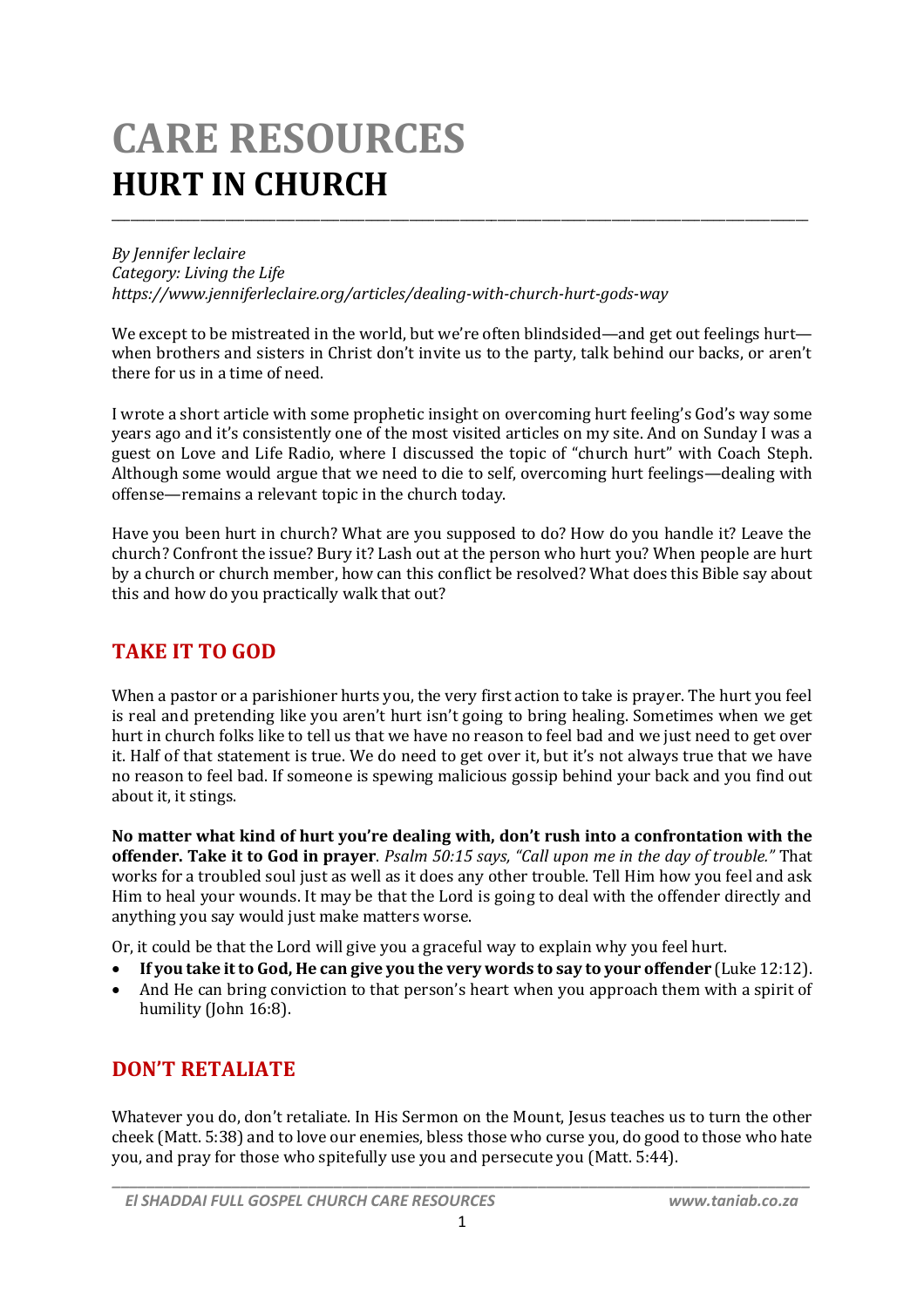With that in mind,

- don't go around telling everybody what someone did to hurt your feelings.
- And don't make accusations against those who hurt you if you decide to confront the matter.
- Instead of saying, "You hurt my feelings!" say, "When you did that I felt hurt" or "When you talk to me like that I feel upset." **Own your feelings because they are your feelings.** It's very possible that your offender has no idea that what they said or did hurt you—and never meant to hurt you. If you approach them in humility seeing reconciliation, your offender may be quick to apologize.

### **LET THE LORD WORK**

Peter exhorts us to *"above all things, have fervent love for one another, for love will cover a multitude of sins" (1 Pet. 4:8).* Again, be led by the Holy Spirit. **It's not always necessary to go to someone who hurt you every time they do something you don't like.**

**It could be that the Lord is working something out in you.** 

- **Maybe you're too sensitive.**
- We always need to check our hearts.
- Is the person really being hurtful or are we looking at it through filters of past hurts or rejection or anger that cloud the truth?
- Ask the Lord. Or it could be that the Holy Spirit will bring conviction—maybe even heap coals of fire on their head—as you bless them outwardly with a heart of love.

### **YOU CAN'T HEAL UNTIL YOU FORGIVE**

The bottom line is this: **It doesn't matter how wrong your offender is, you have to forgive. Forgiveness is not for the other person—it's for you.** Forgiveness doesn't justify what someone did that was wrong, nor does it necessarily mean that the relationship goes right back to where it was.

#### **If you don't forgive, you end up bitter and resentful and before too long you'll end up hurting other people. The healing process can't really begin until you spit out the bait of offense.**

I'll leave you with this prophetic insight the Holy Spirit gave me once when I was extremely hurt in church:

- *"When the feeling of hurt arises, the spirit of offense comes on the scene to fortify the pain, tempting you to hold on to the grudge in your heart.*
- *Therefore, the proper response to emotional pain of the soul is always an immediate confession of forgiveness from the heart.*
- *The alternative to forgiveness from the heart is the ongoing torment of the soul.*
- *So if you want to be free from your hurts and wounds, take thoughts of forgiveness, meditate on them and confess them rather than taking thoughts of the hurt, meditating on them and confessing them.*
- *This is God's way—and it's the only way that brings true healing.*
- *And, while you are at it, pray for those who have hurt you. This process will cleanse your heart and renew your mind. And you will walk free from the pain of your past."* Amen.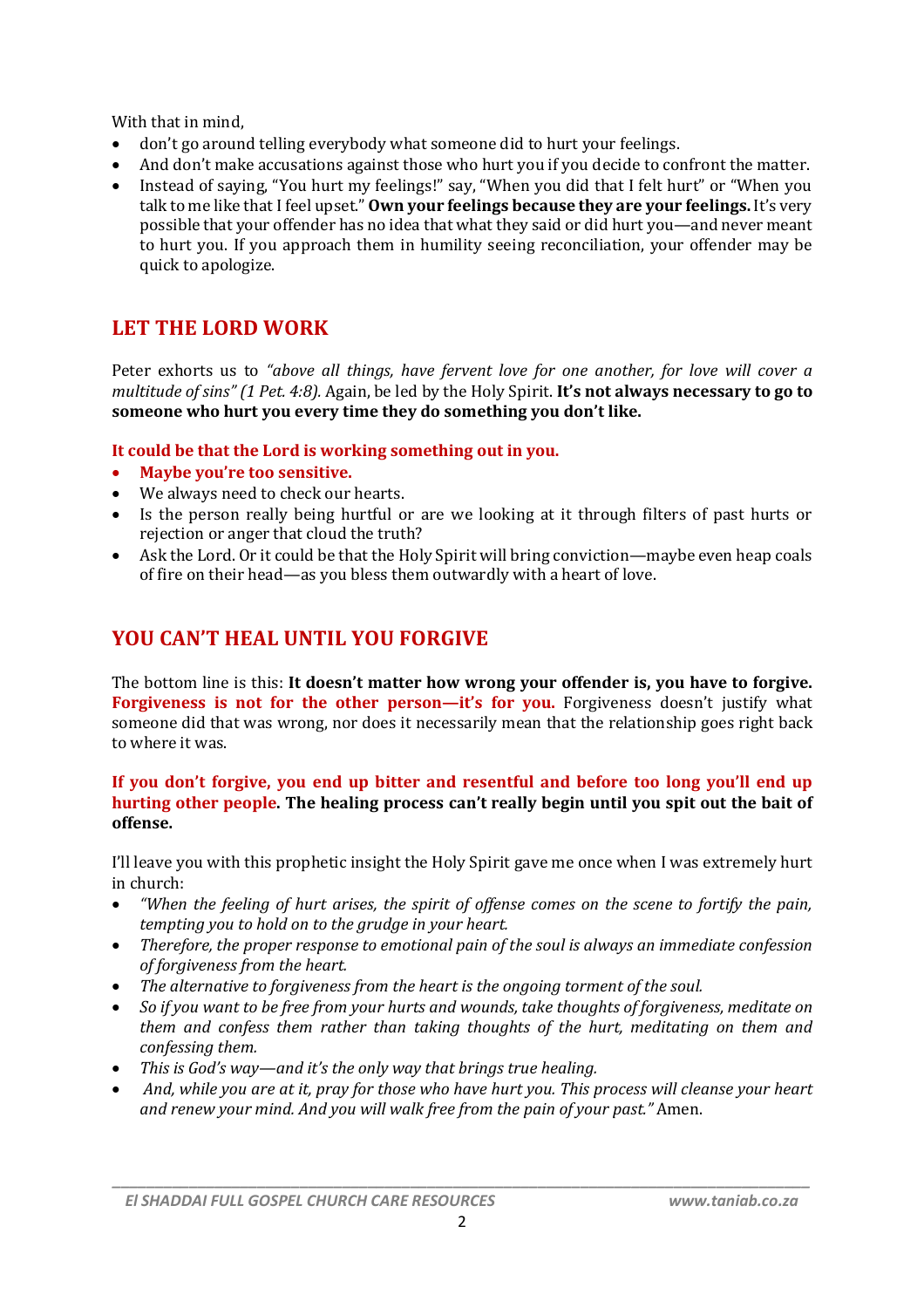## **THE HURTING CHURCH: WHY WE GET HURT AND HURT OTHERS**

https://thelife.com/the-hurting-church

Being hurt by the church is not something that happens once in a while. We often find people who have been deeply wounded by the family of God, leaving them worn and exhausted. We continually see leaders who are in conflict within the body of believers, robbed of the joy that Jesus promised. When we examine our own bruised souls, it can make us want to leave the church and even want to "back burner" our God who seems to have allowed it all.

Sadly, we have come to accept that being hurt by the church is inevitable. So we either stay away and let our hearts become cold, or we put on our Sunday best and hope the problems will just go away. The pain gets buried, until it gets bumped again.

Can we break this cycle that happens over and over, in heart after heart, in church after church? I am continually amazed at the simplicity of God's Word and the direct instructions He shares with us. The Father's heart toward us, His children, is so open and loving. He instructs us in the way we should live, in the midst of the messiness, where the rubber meets the road.

The steps God gives us are simple, though not necessarily easy. **They are steps that can help us move from being reactive in conflict to becoming proactive in guarding our hearts and our churches.** And, as steps always do, they will take us to higher ground where we can live above strife and confusion.

**Love is the framework upon which these steps are built. Love is also the handrail that helps us move along from one step to another.** God says our trademark will be love: *"By this all men will know that you are my disciples, if you love one another"* (John 13:35). Without love, these steps lead towards self-righteousness, which is hollow and void of the power of the Holy Spirit.

### **STEP 1: KNOW YOUR ENEMY**

**We don't like to focus on the devil**. We don't want to give him any glory. Yet, in failing to heed the warning of Scripture that the devil actually *"prowls around like a roaring lion seeking whom he may devour"* (1 Peter 5:8), we find ourselves consumed — devoured! — by all kinds of irritations we find in one another and in the church. We don't like how a new program is run or its leader's personality. We complain about the particular worship style of the church, or about people who "just don't get it" spiritually the way we do.

**Being negative robs us of our joy and steals our effectiveness as a body of believers.** And we are so often oblivious to what is really going on in the spiritual realm. Ephesians 6:12 says:*"We wrestle not against flesh and blood but against principalities and powers…."*

**When in conflict with another believer, we need to ask ourselves the question, "Am I wrestling against flesh and blood?"** The answer in these situations is usually "yes." And the solution is so simple we usually miss it. **As Christians our opponent is in the spiritual realm. Satan's mandate is to** *"kill, steal and destroy"***(John 10:10).** Instead of recognizing that, we put on the gloves and begin to engage in battle with one another, leaving scratches and scars, bruises and bleeding. It can sometimes take years to heal, and they always leave a mark. The trademark of love becomes faint; onlookers can hardly see it.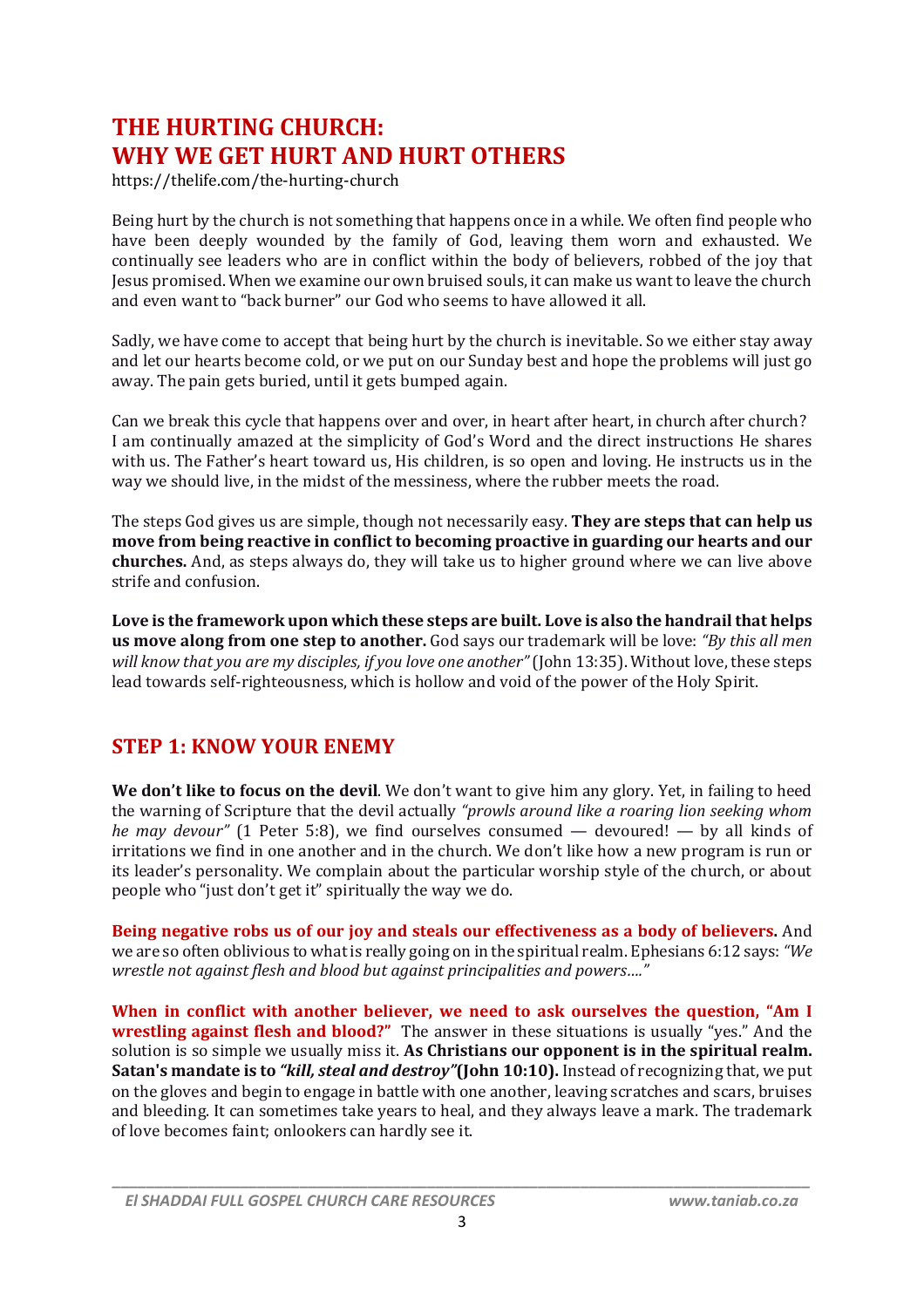Scripture tells us to *"be alert,"* and to *"resist the enemy"* (1 Peter 5:8, 9), to be on guard and to *"stand against the schemes of the devil"* (Ephesians 6:11). **So when irritation strikes, recognize your opponent. Know that he has schemes and plans in place that will at best steal from you, and at worst destroy God's people and their effectiveness.**

**Any pervasive, downward spiral needs to be called what it is. Be alert to the red flags. Our human nature wants to defend and justify ourselves. God knows the propensity of our hearts to go their own way.** That is why He calls us to *pray for our enemies* (Matthew 5:44) and to *do good to those who spitefully use us* (Luke 6:27). Only the "God strength" in our lives — His strength invited in at our point of weakness and frustration — can remedy this battle that is fought in the spiritual, yet lived out in our churches.

*"Be alert and always keep on praying"* (Ephesians 6:18). **When prayer is no longer the oxygen of our spiritual soul or the heartbeat of our church, our defence is down**.

- Praying for those who hurt us becomes something we don't even want to do.
- Neglecting prayer and reading the Bible leaves us open to the enemy, turning the wrestling match on one another.
- It is so subtle and we can feel so justified, but the loss in our own hearts and in the Kingdom is an unnecessary tragedy.
- The stealing and robbing is done long before we have even recognized the enemy was at the door. Knowing he is prowling the neighbourhood keeps us in a proactive state, and we are able to recognize him and withstand his tactics.

### **STEP 2: KEEP SHORT ACCOUNTS**

*"Do not let the sun go down while you are still angry"* **(Ephesians 4:26). This truth is so profoundly elementary we often miss it.**

#### **The Bible often uses the picture of seeds, of reaping and sowing.**

- Seeds of irritations and annoyances, not plucked out and dealt with on a daily basis, will grow in our hearts.
- When they are not dealt with as soon as we recognize them, they take root.
- Each subsequent encounter with that same irritation, which will always be linked to someone, will cause that root to dig just a little deeper.
- And the deeper it goes, the more bitter it gets.

#### **Scripture tells us** *"a root of bitterness springs up and defiles many"* **(Hebrews 12:15).**

- When it finally spills out or spits up, it defiles us and everyone around us and hurt is the result. That is why Proverbs 4:23 says: *"above all else guard your heart for it is the well spring of life."*
- It is the very source of all we are. What is in our heart spills out of our mouths (Matthew 12:34), and it is by our very words that we often grieve the Holy Spirit (Ephesians 4:29, 30).
- The trademark of love vanishes, and the world looking on can see no difference in us.

**We need to guard our hearts and take stock every day**. Holiness is really just truth in the inner part. We need to keep short accounts for our own hearts' sakes.

**If the root of anger or bitterness is only just beginning in your own heart and still undetected by others, go to God and ask for its removal.** You know when it is there. Ask for grace to be poured out in your heart so that you will have all the grace you need to deal with that particular situation and person. 2 Corinthians 9:8 says, *"God is able to make all grace abound to*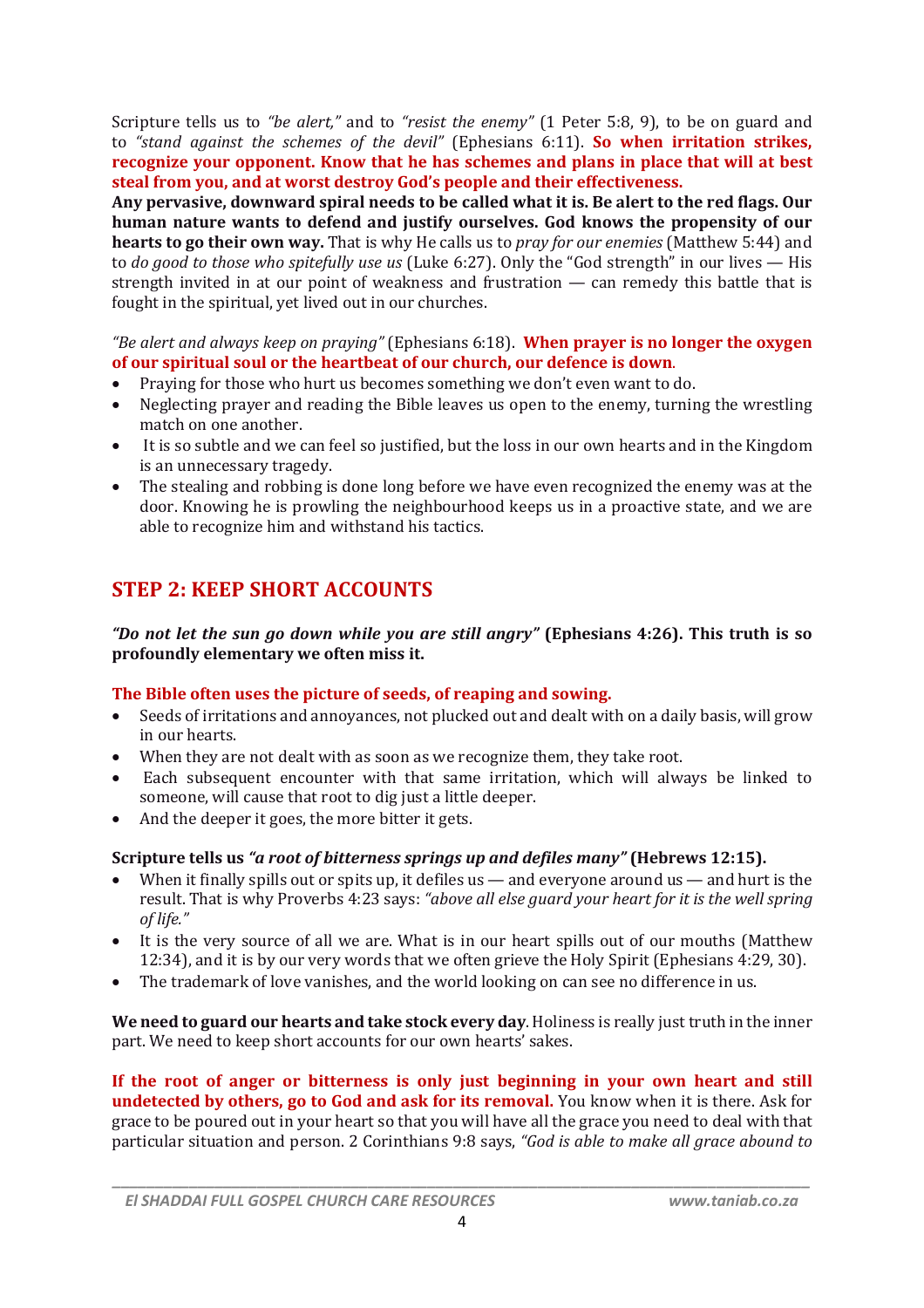*you so that in all things and at all times having all that you need you will abound in every good work."* **If the root has already spilled out and hurt others, go and confess to them**. **Even if they do not receive you or do not own their part of the conflict, keep your own heart guarded and clean. You are only responsible for one heart. Unresolved conflict in the heart of another is God's job to deal with.**

#### **The presence of God will be evident in the fruit of our lives.**

- Watch the fruit in your own life and in the lives of others.
- The fruit gives us away (Matthew 7:20).
- If you have confessed to your part in a conflict and others refuse to do the same, give them grace, pray for them, and if necessary, **distance yourself from the overflow of their bitter roots** until they allow God to do healing in their hearts.

**Always be alert to the seeds that you allow in your heart. They all eventually produce fruit of one kind or another**. List the fruit of the Spirit: *love, joy, peace, patience, kindness, goodness, faith, gentleness, and self-control* (Galatians 5:22). Ask yourself: "What kinds of spiritual fruit are in short supply in my life right now?"

Then take an honest look at the seeds that may have begun to take root in your heart.

### **STEP 3: DON'T BE AFRAID OF ACCOUNTABILITY**

**We often allow gossip, slander, and anger to be overlooked and rationalized in our churches.** We excuse the fractures among believers by telling ourselves that God is purging our church, that He is bringing justice. We stand up and glibly say, "God is in control," while heads roll and tears fall and tender spirits get bruised and crushed. **We forget that God gives us a choice in how we deal with matters, and that the enemy is alive and well, attempting to influence those choices.** We forget that for God to be in control of the moment, the conversation or the situation, we need to say "yes" to Him in allowing His Spirit to work in us and through us. Psalm 15 depicts the marks of an authentic Christian. It says, "He casts no slur on his fellowman…. but honours those who fear the Lord." In any given troubling situation we need to honestly ask ourselves, "Am I making choices that allow God to be in control here? Or am I taking control?"

Proverbs 3: 5, 6 tells us to *"trust in the Lord with your whole heart and lean not on your own understanding. In all your ways acknowledge Him and He will make your path straight."* **If your own understanding is resulting in opinions and actions that bring disunity, be accountable for what is going on in your own heart.**

#### **God speaks harshly about the one who promotes division** (Titus 3:10).

- If you are prompted to speak to one who is causing conflict, remember the trademark and go in love and in the power of the Holy Spirit.
- Don't be afraid to call or be called to accountability.
- We can run to God, our help. God is sovereign and He is the great redeemer. No matter how bad a situation is, if He is invited in, at any point, He will come in and redeem the situation, work things out for our good and His glory (Romans 8:28), and put a derailed train back on the tracks.

2 Chronicles 7:14 says, *"If my people who are called by my name will humble themselves and pray and seek my face, and turn from their wicked (selfish) ways, then I will heal their land"*(their church, their heart). It's a sure promise!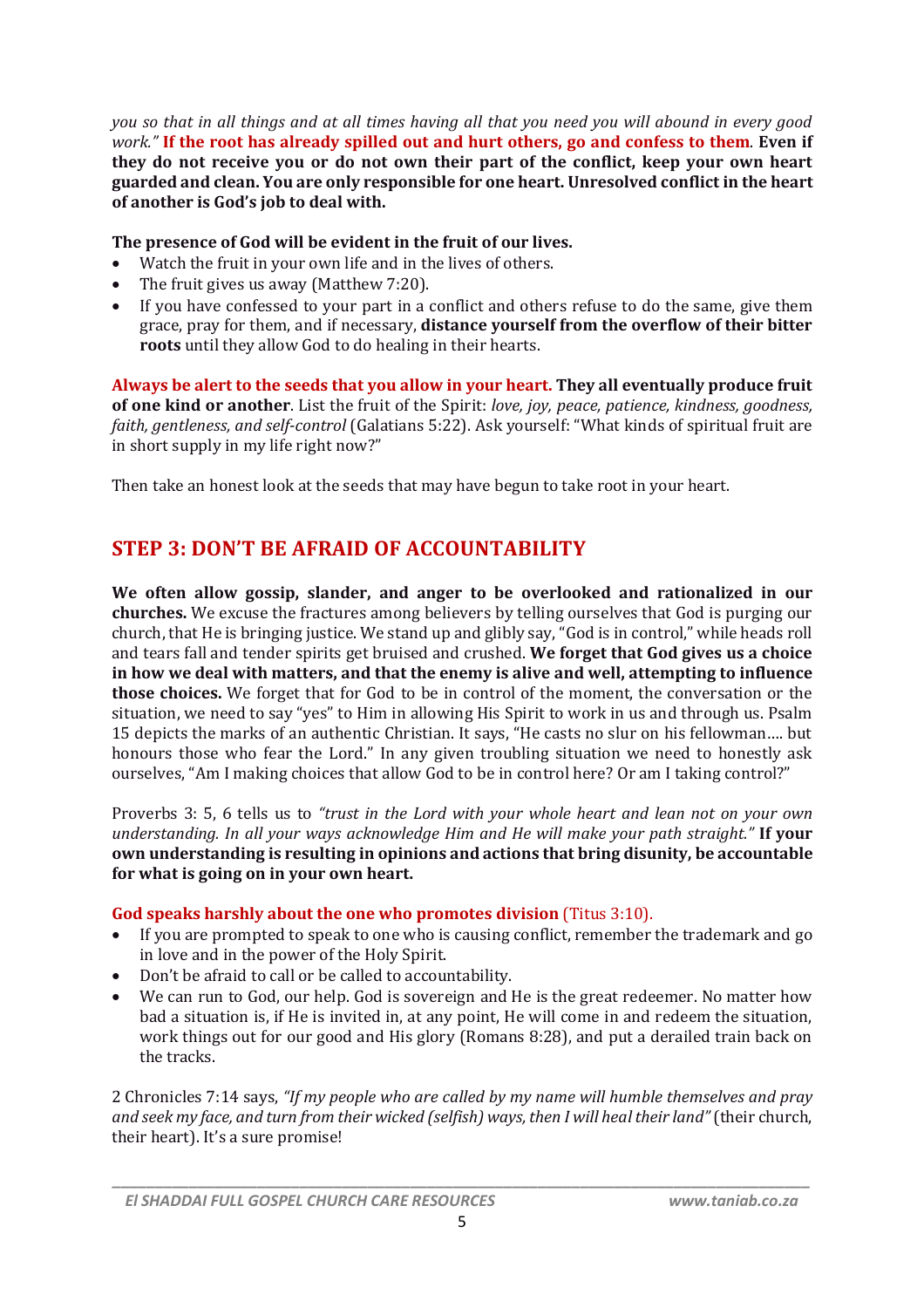### **STEP 4: ACKNOWLEDGE PRIDE**

*"God resists, or opposes, the proud but gives grace to the humble"* (James 4:6). **Pride is a killer**. It is one of the subtlest tools of the enemy. God actually resists the proud! And who would want to be opposed by God? Yet we often find pride in the church, but it wears a different cloak than it does out in the world.

#### **Pride exists in our hearts and in our churches in two prominent ways that we often try to justify:**

- 1. **When we stand by our righteous principles, but walk away from reconciliation**.
	- Making such a stand is not wrong in itself; however it is very often accompanied by a lack of grace and a spiritual superiority that cuts off the Spirit of God from working in a situation.
	- If you are ever tempted to "stand for righteousness" against another Christian, check if your trademark of love is visible, make sure your heart is clean in all the secret places, and see that you have done all you can to live at peace (Romans 12:18).
	- If the basis for your stand is your own pride, be very careful, for God does resist the proud.
- 2. **When we speak in spiritual pride. You may have a discerning heart or a prophetic gifting, and God may reveal truth to you in a situation or even in the life of another**.
	- But be very careful. **God calls us first to prayer and often, to nothing more**. God will clearly reveal whether you should say anything, but the first task is to obey the call to prayer.
	- A lot of damage has been done in the church when someone feels they have received a word from God but hasn't prayed about it. If you think you sense something, pray that God will reveal if there is anything else He requires. God's whisper in our Spirit will never be in conflict with what He directs in His Word.
	- When we speak in spiritual pride, the Spirit is grieved. We cut off what God was doing in our lives and in the situation (1 Corinthians 13). The simple question to ask before opening your mouth is: "Will this lift Jesus higher, or will this lift me higher?"

Be slow to speak, especially words that sow negativity, and be quick to listen. Ephesians 4:29, 30 says:*"Do not let any unwholesome talk come out of your mouths, but only what is helpful for building others up according to their needs, that it may benefit those who listen. And do not grieve the Holy Spirit of God…."*

### **STEP 5: BE WILLING TO PLANT STAKES IN THE GROUND**

If there is one thing we have learned throughout history**, it is that history repeats itself**. **Struggles with pride and accountability, nurturing the destructive seeds of our heart, and not recognizing our enemy are everyday struggles.**

- When we recognize there has been hurt in our church, we must be willing to take a stand to say what will be different from this day forward.
- Unless we recognize where we have been in hurting times and plant some stakes to serve as markers for when we spiral into the same patterns, **we have not taken the opportunity to mature and move ahead in our journey with God as a church.** Ask yourself: "**Am I willing to acknowledge my part and take steps to prevent a repeat?"**
- When conflict threatens your heart and your church, as it always will, **seek first to be intentional about raising the prayer banner in your life and in your church**. This invites